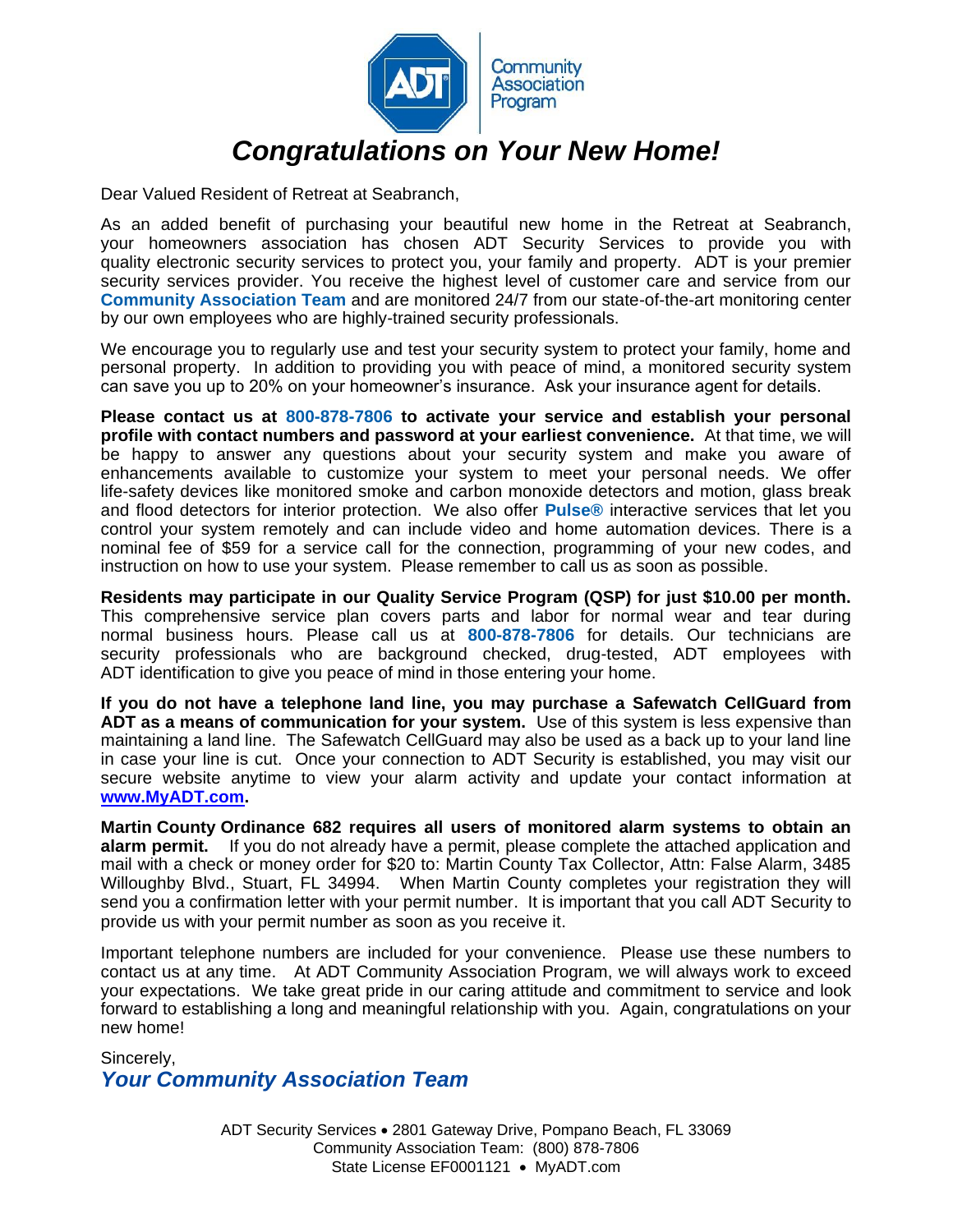

## We are proud to help protect your community!

To reach our Community Association Service Center for Customer Care, Service, Sales, System Testing, Technical Support, or to Cancel an Alarm

## 800.878.7806

You must provide your password to test your system or cancel an alarm

To view your alarm activity, manage contacts, print an alarm certificate, order yard signs or pay for optional services, please visit our secure Website

## www.MyADT.com

- First time users: Follow instructions to create a Web Account
- Sign in to your Account
- Enter your Email address or CS#
- Enter your Password
- Follow the simple prompts to access account information

©2014 ADT LLC dba ADT Security Services. All rights reserved. ADT, the ADT logo, 800.ADT.ASAP and the product/service names listed in this document are marks and/or registered marks. Unauthorized use is strictly prohibited. License information available at www.ADT.com or by calling 800.ADT.ASAP. CA 95814, 974443, PPO17232 FL EF0001121; **LA** F1639, F1640, F1643, F1654, F1655; **MA** 172C; **NC** Licensed by the Alarm Systems Licensing Board of the State of North Carolina; 7535P2, 7561P2,<br>7562P10, 7563P7, 7565P1, 7566P9, 7564P4; **NY** 12000305615; **P** 

MS 15019511.

ADT Security Services 2801 Gateway Drive, Pompano Beach, FL 33069 Community Association Team:(800) 878-7806 State License EF0001121 • MyADT.com